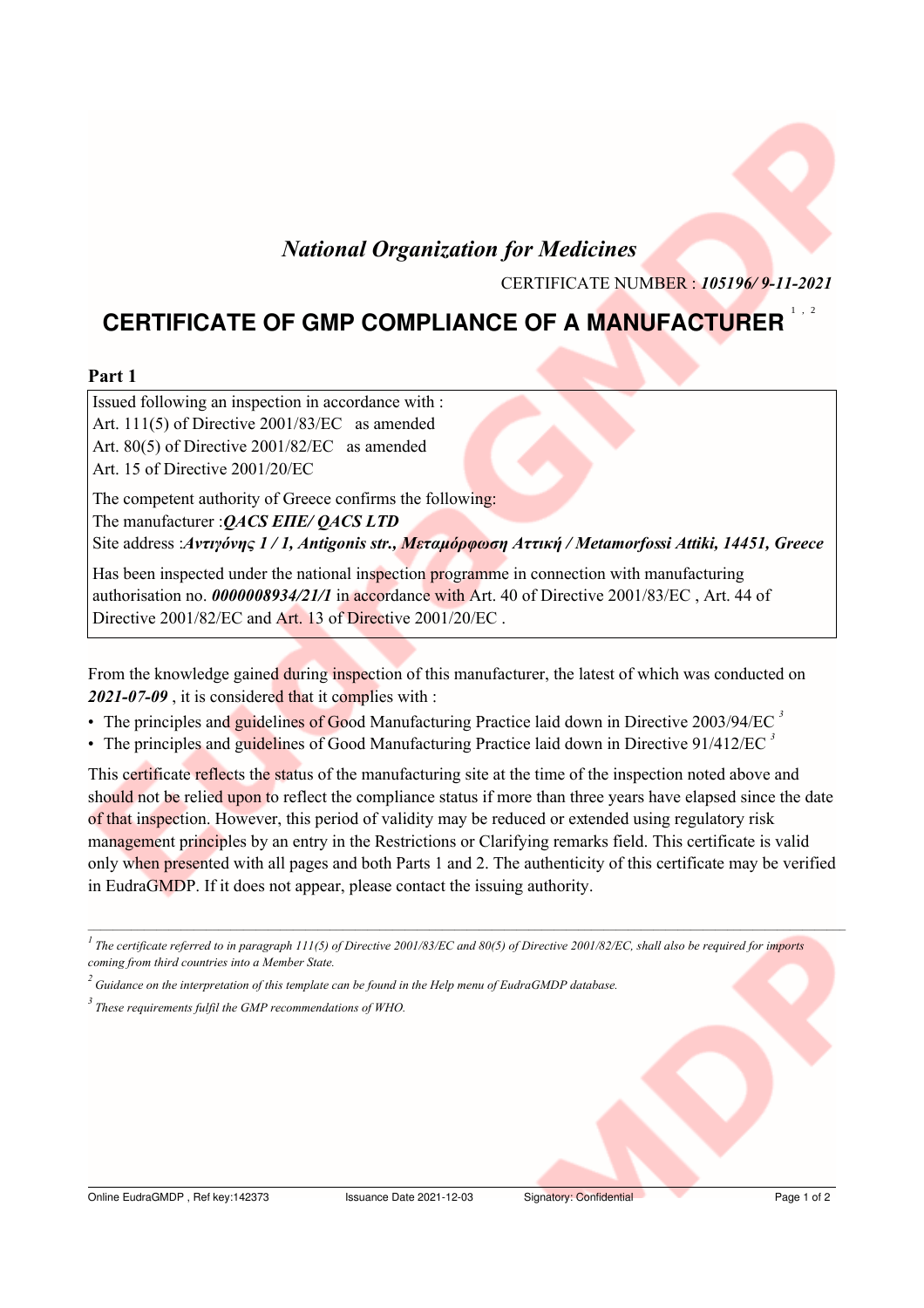### Part<sub>2</sub>

Human Medicinal Products

Veterinary Medicinal Products

Human Investigational Medicinal Products

| <b>1 MANUFACTURING OPERATIONS</b> |                                      |
|-----------------------------------|--------------------------------------|
| 1.1                               | <b>Sterile products</b>              |
|                                   | <b>Batch certification</b><br>1.1.3  |
| 1.2                               | Non-sterile products                 |
|                                   | <b>Batch certification</b><br>1.2.2  |
| 1.6                               | <b>Quality control testing</b>       |
|                                   | 1.6.2 Microbiological: non-sterility |
|                                   | Chemical/Physical<br>1.6.3           |

Clarifying remarks (for public users)

The laboratory also performs the above Quality Control Testing at the facilities of 25-27, Aristotelous street, Metamorfossi Attiki, 14451

 $2021 - 12 - 03$ 

Name and signature of the authorised person of the Competent Authority of Greece

Confidential **National Organization for Medicines** Tel:Confidential Fax Confidential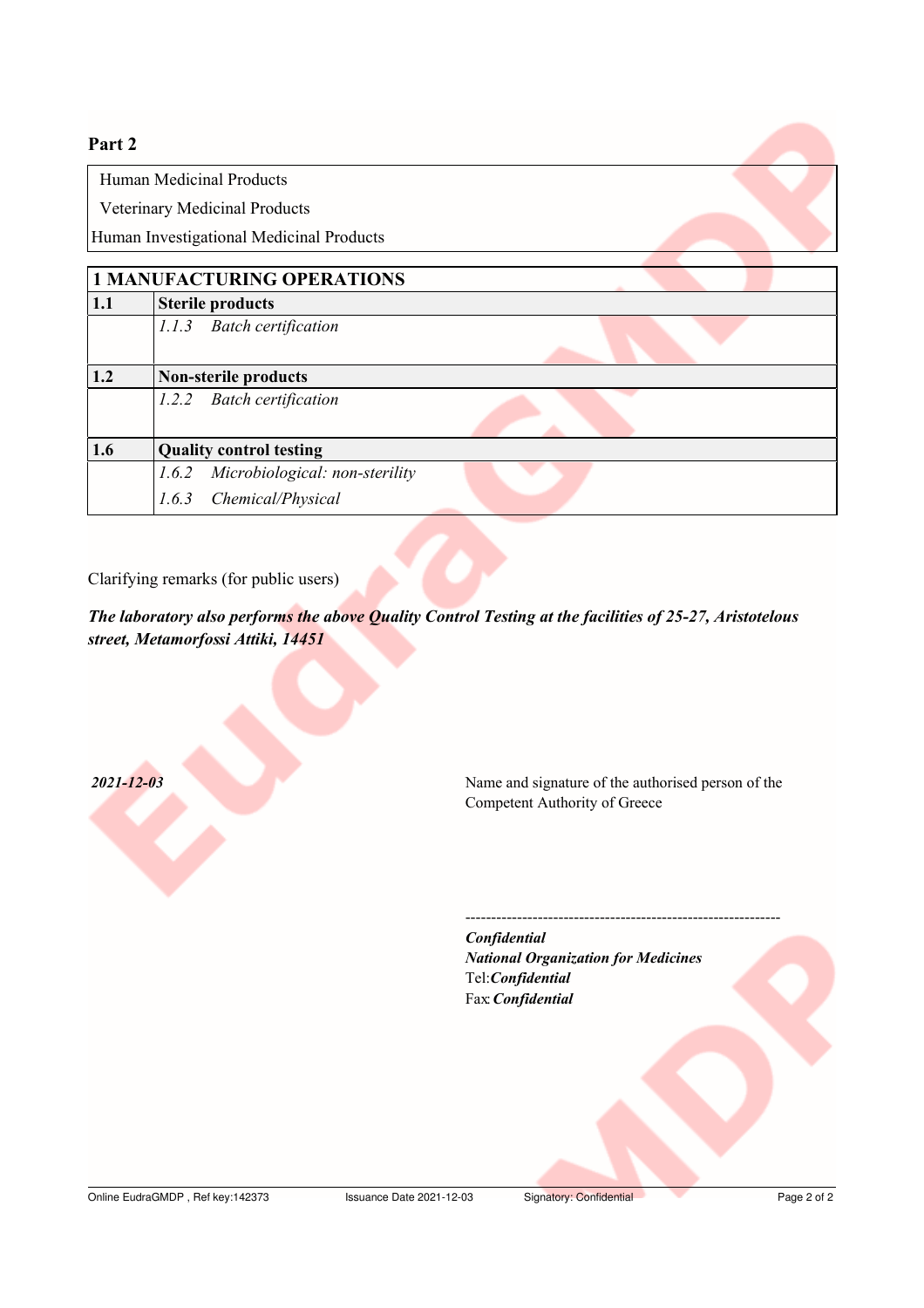# **MANUFACTURER'S AUTHORISATION**

#### 1. Authorisation Number

0000008934/21/1

2. Name of authorisation holder

3. Address(es) of manufacturing site(s)

QACS EIIE/ QACS LTD

Attiki, 14451, Greece

ANNEX 1 and/ or ANNEX 2

Art. 40 of Directive 2001/83/EC Art. 13 of Directive 2001/20/EC Art. 44 of Directive 2001/82/EC

QACS EΠΕ/ QACS LTD, Αντιγόνης 1/1, Antigonis str., Μεταμόρφωση Αττική / Metamorfossi Attiki, 14451, Greece

Αντιγόνης 1/1, Antigonis str., Μεταμόρφωση Αττική / Metamorfossi

4. Legally registered address of authorisation holder

5. Scope of authorisation and dosage forms<sup>2</sup>

6. Legal Basis of authorisation

7. Name of responsible officer of the competent confidential authority of the member state granting the manufacturing authorisation

8. Signature

9. Date

10. Annexes attached

2021-12-03

Annex 1 and/or Annex 2 Optional Annexes as required: Annex 3 (Addresses of Contract Manufacturing Site(s)) Annex 4 (Addresses of Contract laboratories) Annex 5 (Name of Qualified Person) Annex 6 (Name of responsible persons) Annex 7 (Date of inspection on which authorisation granted, scope of last inspection) Annex 8 (Manufactured/imported products authorised)<sup>3</sup>

The authorisation referred to in paragraph 40(1) of Directive 2001/83/EC and 44(1) of Directive 2001/82/EC, as amended, shall also be required for imports coming from third countries into a Member State.

 $\alpha$ <sup>2</sup> Guidance on the interpretation of this template can be found in the Help menu of EudraGMDP database.

<sup>3</sup> The Competent Authority is responsible for appropriate linking of the authorisation with the manufacturer's application (Art. 42(3) of Directive  $2001/83/EC$  and Art. 46(3) of Directive 2001/82/EC as amended).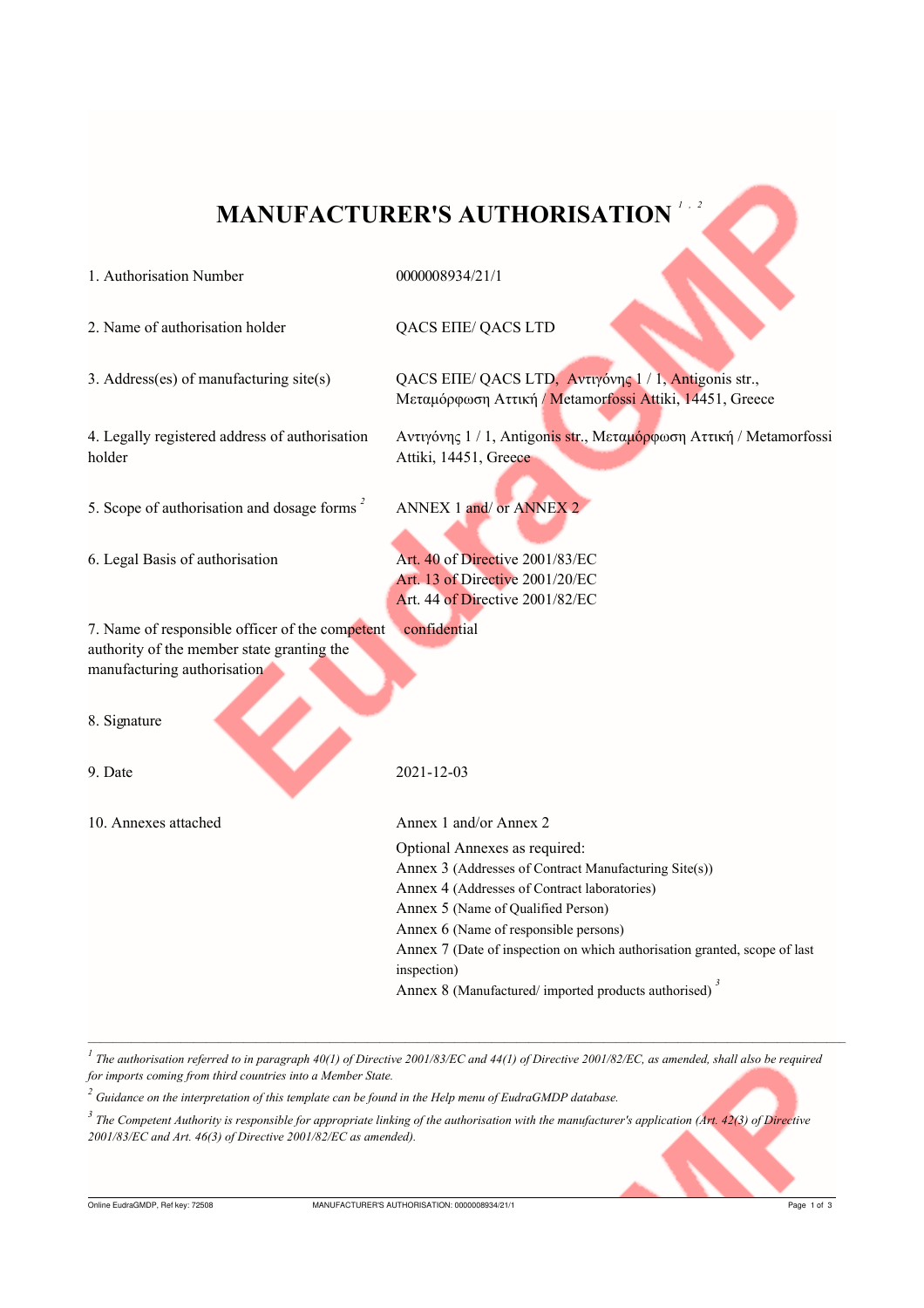### **SCOPE OF AUTHORISATION**

### **ANNEX1**

Name and address of the site:

QACS EΠΕ/ QACS LTD, Αντιγόνης 1/1, Antigonis str., Μεταμόρφωση Αττική / Metamorfossi Attiki, 14451, Greece

## **Human Medicinal Products Veterinary Medicinal Products Authorised Operations** MANUFACTURING OPERATIONS (according to part 1) **Part 1 - MANUFACTURING OPERATIONS**  $1.1$ **Sterile products** 1.1.3 Batch certification  $1.2$ **Non-sterile products** 1.2.2 Batch certification **Quality control testing** 1.6 1.6.2 Microbiological: non-sterility 1.6.3 Chemical/Physical

### Any restrictions or clarifying remarks related to the scope of these Manufacturing operations (for Public users)

The laboratory also performs the above Quality Control Testing at the facilities of 25-27, Aristotelous street, Metamorfossi Attiki, 14451

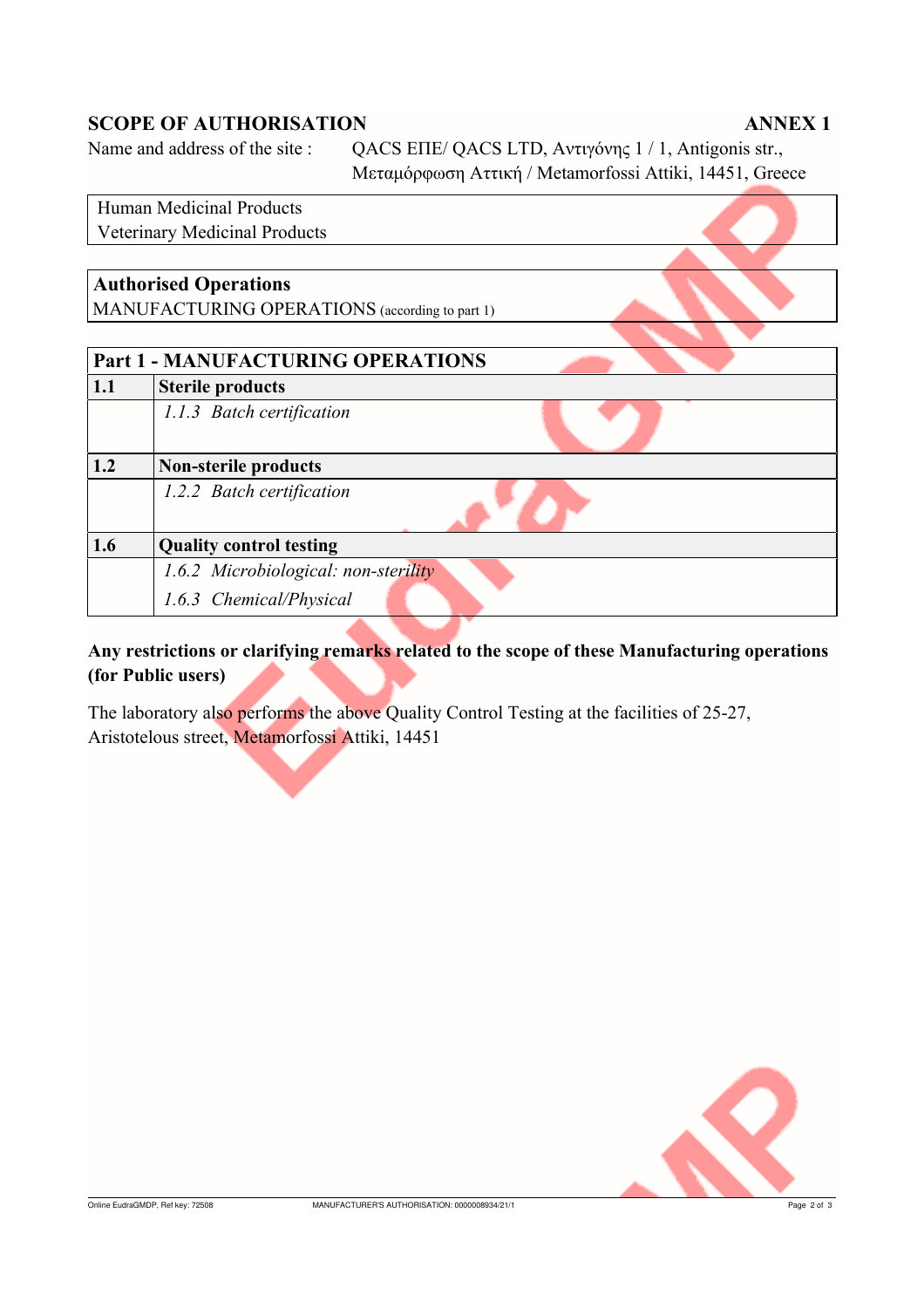### **SCOPE OF AUTHORISATION**

Ø

### **ANNEX 2**

Name and address of the site:

QACS EΠΕ/ QACS LTD, Αντιγόνης 1/1, Antigonis str., Μεταμόρφωση Αττική / Metamorfossi Attiki, 14451, Greece

Human Investigational Medicinal Products **Authorised Operations** MANUFACTURING OPERATIONS (according to part 1) **Part 1 - MANUFACTURING OPERATIONS Sterile products**  $1.1$ 1.1.3 Batch certification **Non-sterile products**  $1.2$ 1.2.2 Batch certification  $1.6$ **Quality control testing** 1.6.2 Microbiological: non-sterility 1.6.3 Chemical/Physical

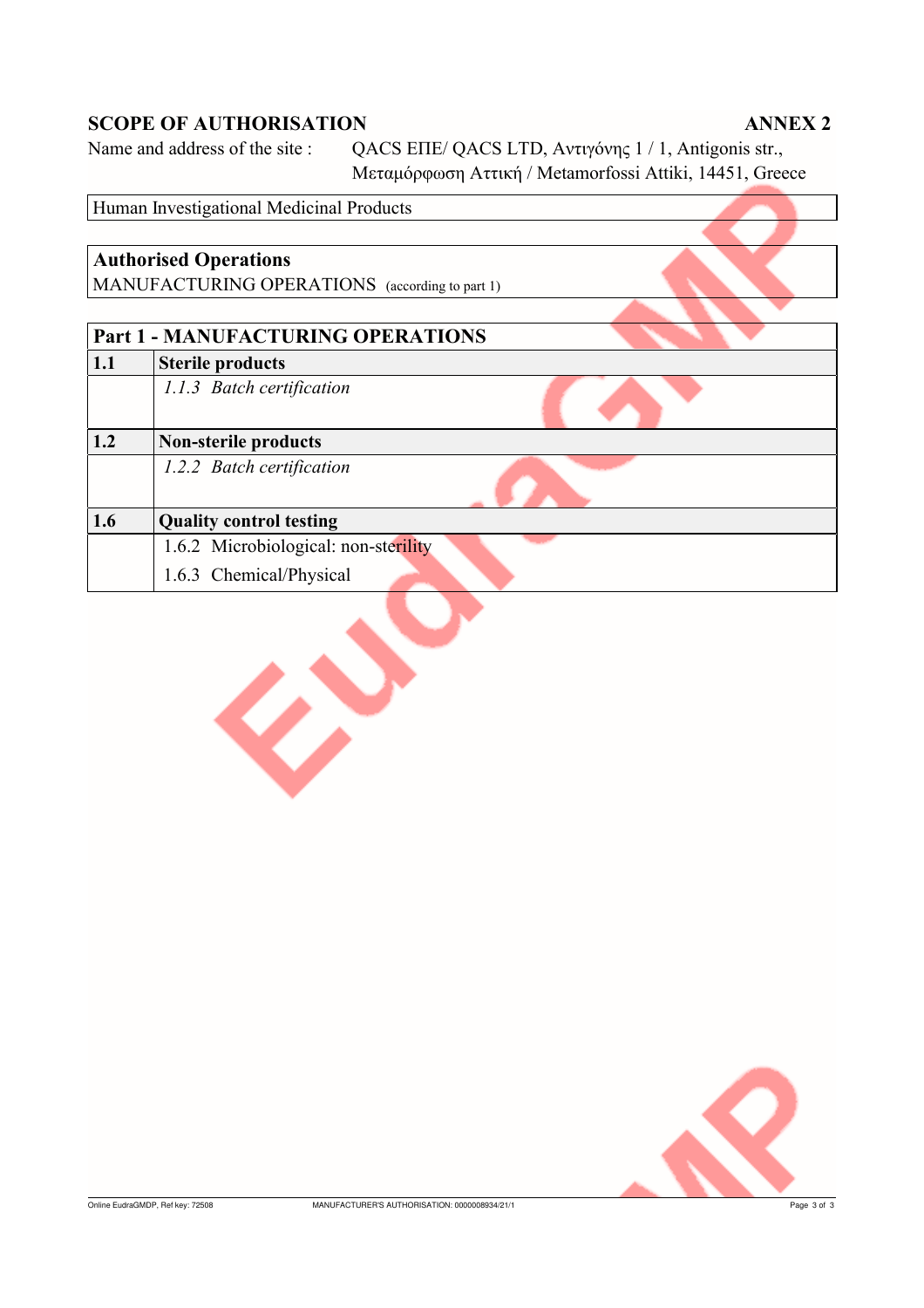### **NATIONAL ANNEX**

**OACS Ltd.** 

### (EOF Decision: 105196/9-11-2021)

### **MANUFACTURING ACTIVITIES**

### MEDICINAL PRODUCTS FOR HUMAN AND VETERINARY USE

MICROBIOLOGICAL QUALITY CONTROL TESTING:

Tablets, capsules, creams, ointments, oral suspensions, syrups, oral ampoules, solutions

Solutions for external use, Solutions for internal use, Ophthalmic solutions, Gels, Nasal solutions, Liquids for Injections, Suppositories, Pharmaceutical shampoos, Powders

### **QUALITY CONTROL TESTING & STABILITY TESTING:**

Creams for external use, oral suspensions, syrups, suppositories, eye drops (solution), nasal solutions, gels external, external use solutions (lacquers). Tablets, capsules, ointments, pharmaceutical shampoos, Liquid injectable Solutions for external use, Creams, Solutions for internal use, Oral ampoules, Gels, Powders

RELEASE OF MEDICINAL PRODUCTS FRO HUMAN AND VETERINARY USE Tablets, Capsules, Creams, Ointments, Oral Suspensions, Syrups, Oral Ampoules, Solutions for internal use, Suppositories, Ophthalmic Solutions, Gels, Solutions for external use, Nasal Solutions, Pharmaceutical Shampoos, **Liquids for Injections, Powders** 

### INVESTIGATIONAL MEDICINAL PRODUCTS FOR HUMAN AND VETERINARY USE

MICROBIOLOGICAL QUALITY CONTROL TESTING, QUALITY CONTROL TESTING & **STABILITY TESTING:** 

Tablets, Capsules, Creams, Ointments, Oral Suspensions, Syrups, Oral Ampoules, Suppositories, Ophthalmic Solutions, Nasal Solutions, Gels, Solutions for external use, Pharmaceutical Shampoos, Liquids for Injections, Powders Solutions for internal use, Powders

### PHARMACEUTICAL STARTING MATERIALS

**CHEMICAL QUALITY CONTROL TESTING:** Solid and liquid starting materials

**MICROBIOLOGICAL QUALITY CONTROL TESTING:** Solid and liquid starting materials

### **COSMETIC PRODUCTS**

MICROBIOLOGICAL QUALITY CONTROL TESTING: Foambaths, creamsoaps, shampoos, soaps, creams (and sunscreens), masks,